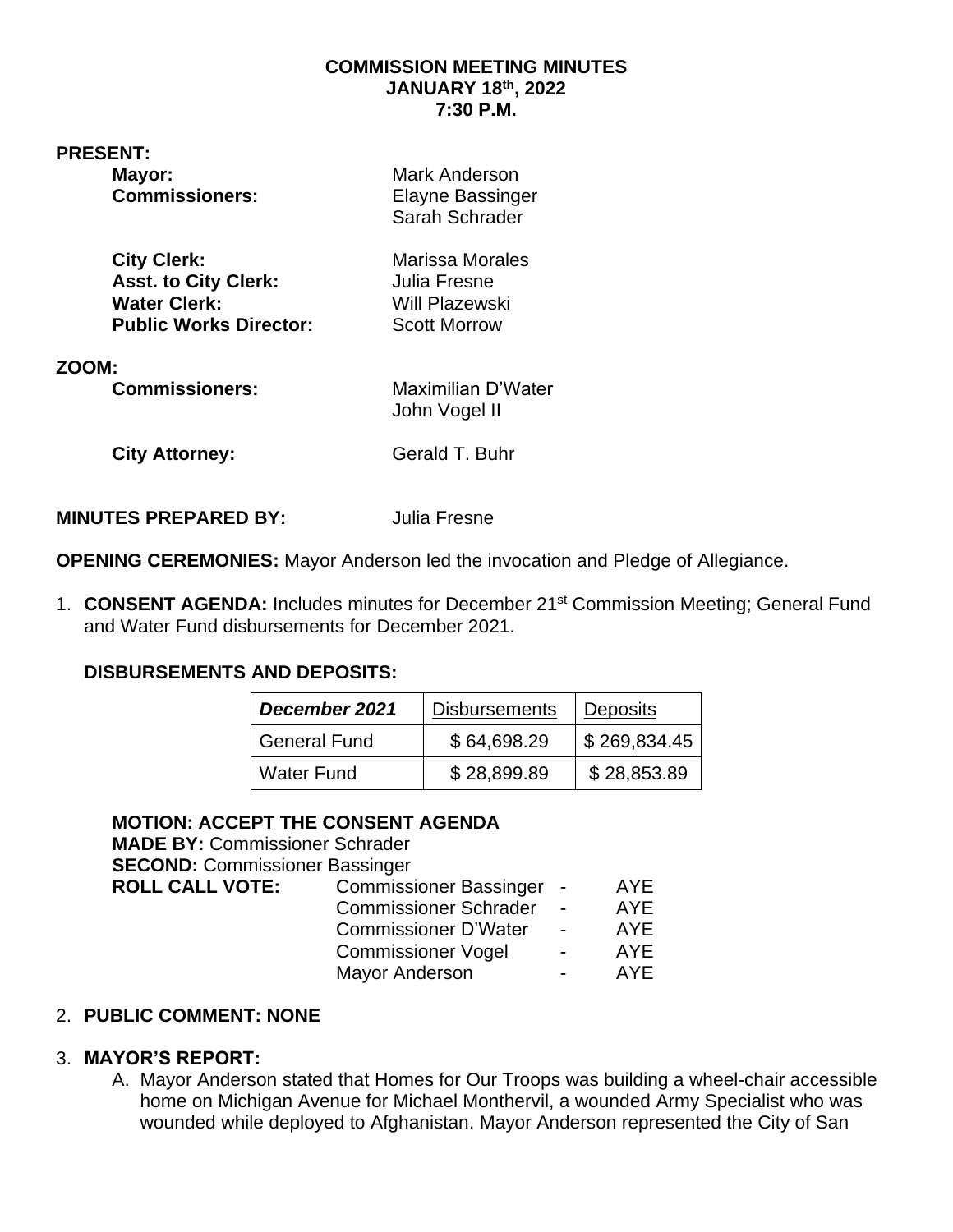Antonio and spoke at a groundbreaking ceremony held at Saint Leo University hosted by Homes for Our Troops.

## 4. **ATTORNEY'S REPORT: NONE**

## 5. **COMMISSIONER REPORTS**

## A. **BUILDING AND ZONING – COMMISSIONER VOGEL:**

- 1. Building permit activity for December was tallied at \$548,318 including one Single Family Home in Summerfield.
- 2. **ORDINANCE 13-2021 (SECOND READING)**

**AN ORDINANCE OF THE CITY OF SAN ANTONIO, FLORIDA AMENDING THE FUTURE LAND USE MAP OF THE COMPREHENSIVE PLAN OF THE CITY OF SAN ANTONIO; CHANGING THE LAND USE DESIGNATION OF PARCEL 02-25-20-0000- 00100-0010 APPROXIMATELY TWELVE ACRES, FROM AGRICULTURAL TO LOW DENSITY RESIDENTIAL; PROVIDING FOR SEVERABILITY; AND PROVIDING FOR AN EFFECTIVE DATE.**

## **MOTION: APPROVE ORDINANCE 13-2021**

**MADE BY:** Commissioner Schrader **SECOND:** Commissioner Bassinger **ROLL CALL VOTE:** 

| <b>Commissioner Bassinger</b> | AYE        |
|-------------------------------|------------|
| <b>Commissioner Schrader</b>  | <b>AYE</b> |
| <b>Commissioner D'Water</b>   | <b>AYE</b> |
| <b>Commissioner Vogel</b>     | AYE        |
| Mayor Anderson                | <b>AYE</b> |
|                               |            |

3. **ORDINANCE 01-2022 (FIRST READING)**

**AN ORDINANCE AMENDING THE DISTRICT BOUNDARIES OF THE ZONING MAP OF SAN ANTONIO, FLORIDA, AS ENACTED BY CHAPTER 82, SAN ANTONIO CODE, SO AS TO CHANGE THE ZONING CLASSIFICATION OF A PARCEL OF LAND LOCATED SOUTH OF DUNNE ROAD AND EAST OF CURLEY STREET FROM SAN ANTONIO A (AGRICULTURE ZONING DISTRICT) TO SAN ANTONIO R-2 (RESIDENTIAL DWELLING DISTRICT).**

Commissioner Vogel advised that Planning Consultant Phil Waldron provided a staff report which recommended approval of this re-zoning.

#### **MOTION: APPROVE ORDINANCE 01-2022**

**MADE BY:** Commissioner Bassinger **SECOND: Commissioner Schrader ROLL CALL VOTE:** Commissioner Bassinger - AYE Commissioner Schrader - AYE<br>Commissioner D'Water - AYE Commissioner D'Water -Commissioner Vogel - AYE Mayor Anderson **- AYE** 

4. Commissioner Vogel advised that staff had put together a zoning designation comparison sheet including the City of San Antonio, Town of Saint Leo, and Pasco County. Commissioner Vogel proposed to schedule a special meeting to discuss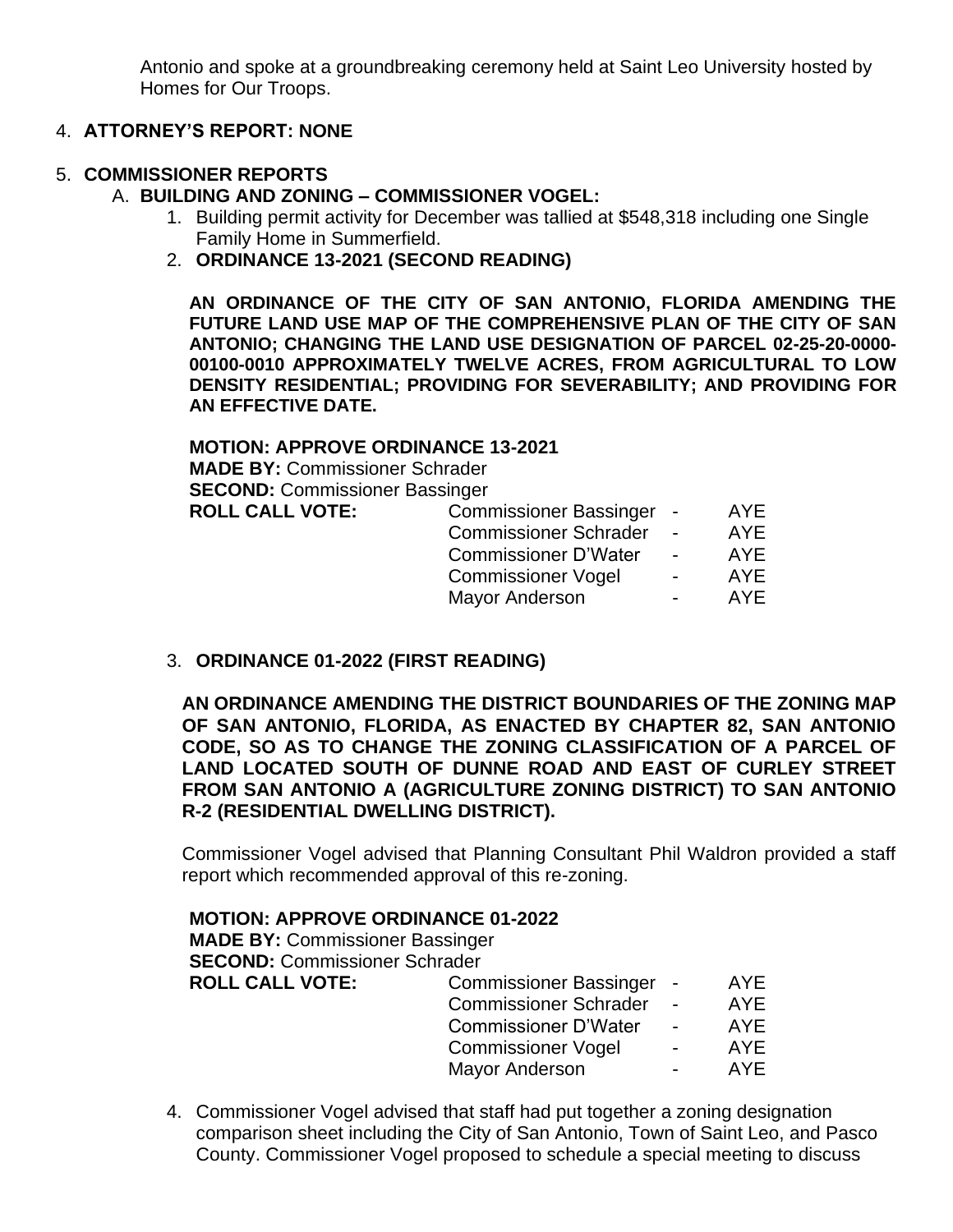making changes to the zoning code. The Commission agreed to hold a Special Meeting on February  $9<sup>th</sup>$  at 6:00 PM.

- 5. Chief Justin Frum, Fire Marshal of Pasco County Fire Rescue, and Chief Boyette, Deputy Fire Marshal, discussed collaboration between Pasco County and City of San Antonio for fire safety plan reviews and enforcement of fire codes. Chief Frum proposed adding a memorandum of understanding granting the Fire Marshal as the fire authority within San Antonio to the existing interlocal agreement with Dade City, or a new interlocal agreement with Pasco County to handle commercial permitting process. Attorney Buhr advised the city may need to enter a new interlocal agreement or amend an existing agreement to give Pasco County this authority and look to amend the current code enforcement ordinance as well.
- 6. Mayor Anderson inquired about the speed tables process and Chief Frum advised the plans submitted by the city would be reviewed by his office.

# B. **PARKS AND RECREATION – COMMISSIONER BASSINGER:**

1. Commissioner Bassinger advised that new toilets had been installed at Lake Park. She also noted that the septic system needed to be pumped out. Saint Leo University expressed interest in collaborating with the city on security enhancements at the park.

# C. **STREETS – COMMISSIONER SCHRADER:**

1. Commissioner Schrader opened Pompanic bids from Ajax Paving (\$1,441,00.00) and Superior Siteworks (\$831,748.90). Engineering Consultant Bill Housel would review the bids prior to discussion at the February 9<sup>th</sup> meeting.

## D. **WATERWORKS – COMMISSIONER D'WATER:**

1. Utility Engineering Consultant Daniel Magro discussed the Well #3 bids opened at the previous meeting, recommending the City award the contract to Southeast Pump Specialists.

#### **MOTION: AWARD THE BID TO REPAIR WELL #3 TO SOUTHEAST PUMP SPECIALISTS FOR \$32,933**

**MADE BY:** Commissioner D'Water **SECOND:** Commissioner Schrader **ROLL CALL VOTE:** Commissioner Bassinger - AYE Commissioner Schrader - AYE<br>Commissioner D'Water - AYE Commissioner D'Water - AYE<br>Commissioner Vogel - AYE Commissioner Vogel Mayor Anderson **- AYE** 

### 6. **CLERK'S REPORT:**

A. City Clerk Morales presented the Henson & Murtha engagement letter to continue monthly accounting services.

## **MOTION: TO APPROVE THE HENSON & MURTHA MONTHLY SERVICES ENGAGEMENT PROPOSAL.**

**MADE BY:** Commissioner Schrader **SECOND:** Commissioner Bassinger **ROLL CALL VOTE:** Commissioner Bassinger - AYE

| <b>Commissioner Vogel</b>    | $\overline{\phantom{0}}$ | AYF |
|------------------------------|--------------------------|-----|
| <b>Commissioner D'Water</b>  | $\overline{\phantom{0}}$ | AYF |
| <b>Commissioner Schrader</b> |                          | AYF |